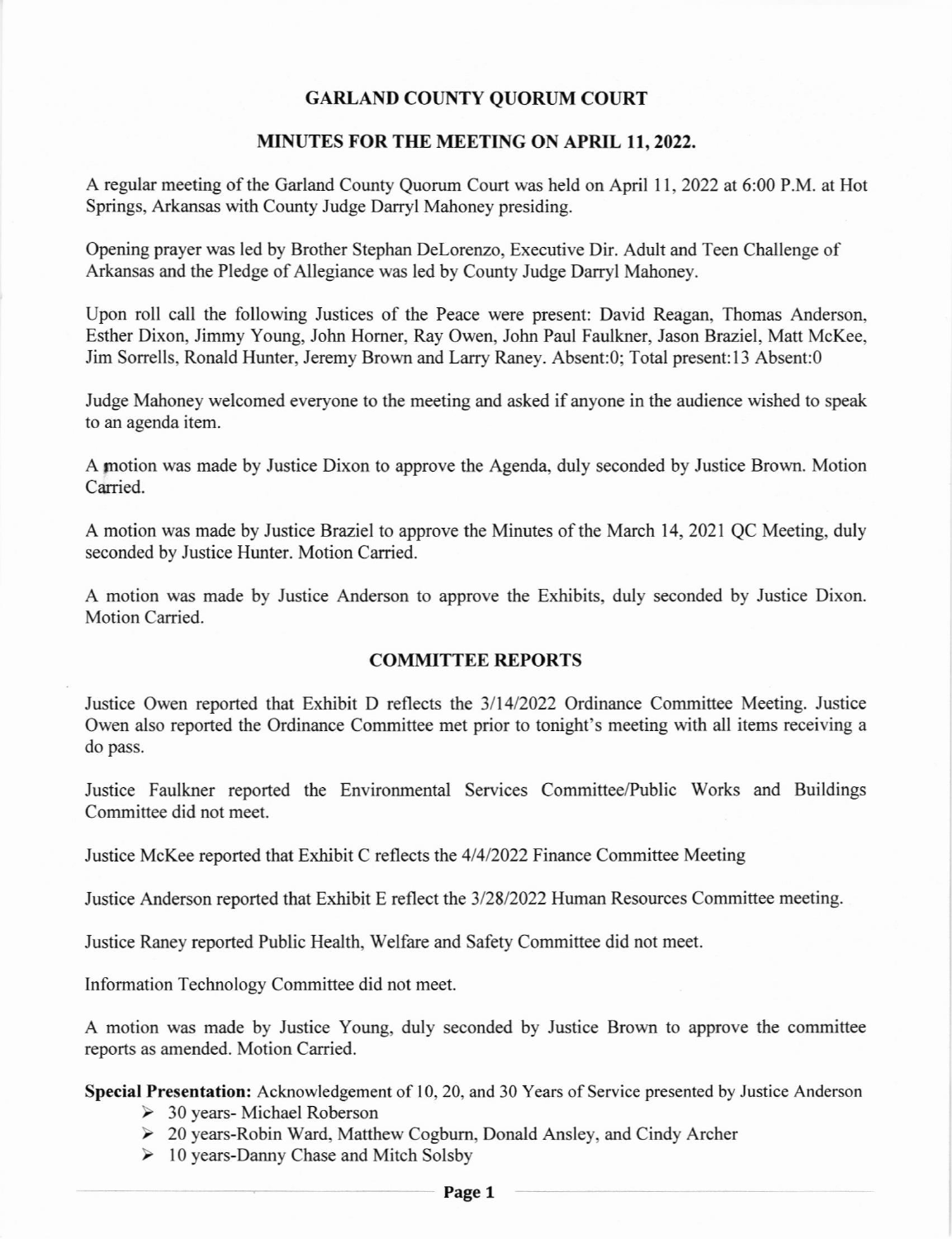### Reading of Proposed Resolutions:

A Resolution was taken fiom the agenda and read entitled "A RESOLUTION OF THE QUORUM COURT OF GARLAND COUNTY, ARKANSAS, AUTHORIZING WEST CENTRAL ARKANSAS PLANNING AND DEVELOPMENT DISTRICT, INC. TO SUBMIT AN APPLICATION FOR ARKANSAS COMMUNITY AND ECONOMIC DEVELOPMENT PROGRAM (ACEDP) FUNDS TO THE STATE OF ARKANSAS ON BEHALF OF THE GARLAND COUNTY JUDGE." Resolution R-22-08 Discussion followed. Justice McKee made a motion, duly seconded by Justice Owen to adopt the Resolution. Upon voice vote, the motion passed. The Resolution was adopted.

#### Reading of Proposed Ordinances:

A motion was made by Justice McKee, duly seconded by Justice Dixon to read all appropriation ordinances by title only. Upon the roll call, the following Justices voted "Yes": Reagan, Anderson, Dixon, Young, Homer, Owen, Faulkner, Braziel, McKee, Sorrells, Hunter, Brown and Raney. Voting 'Nay": None. Absent: none. Total For: l3 Total Against:0 Absent: 0. Motion passed

An Ordinance was taken from the calendar and read "AN ORDINANCE TO AMEND THE 2022 GARLAND COUNTY BUDGET ORDINANCE 0-21-45; TO ANTICIPATE REVENUE AND APPROPRIATE FUNDS THEREFORE TO THE SHERIFF'S BUDGET; AND, FOR OTHER PURPOSES." Proposed Ordinance 0-22-14. Discussion followed. A motion was made by Justice McKee. duly seconded by Justice Anderson to adopt the ordinance as amended. Upon the roll call, the following Justices voted "Yes": Reagan, Anderson, Dixon, Young, Homer, Owen, Faulkner, Braziel. McKee, Sorrells, Hunter, Brown and Raney. Voting 'Nay": None. Absent: none. Total For: 13 Total Against:O Absent: 0.

The ordinance was adopted.

An Ordinance was taken fiom the calendar and read "AN ORDINANCE TO AMEND THE 2022 GARLAND COUNTY BUDGET ORDINANCE O-21-45; TO ANTICIPATE REVENUE, AND APPROPRIATE FUNDS THEREFORE TO VARIOUS BUDGETS; AND, FOR OTHER PURPOSES." Proposed Ordinance O-22-lS. Discussion followed. A motion was made by Justice McKee, duly seconded by Justice Braziel, to adopt the ordinance. Upon the roll call, the following Justices voted "Yes": Reagan, Anderson, Dixon, Young, Homer, Owen, Faulkner, Braziel, McKee, Sorrells, Hunter, Brown and Raney. Voting "Nay": None. Absent: none. Total For: 13 Total Against:0 Absent: 0.

The ordinance was adopted.

An Ordinance was taken from the calendar and read "AN ORDINANCE TO AMEND THE 2022 GARLAND COUNTY BUDGET ORDINANCE 0-21-45: TO ANTICIPATE REVENUES, APPROPRIATE, AND TRANSFER FUNDS THEREFORE TO VARIOUS BUDGETS; AND, FOR OTHER PURPOSES." Proposed Ordinance 0-22-16. Discussion followed. A motion was made by Justice Raney, duly seconded by Justice Dixon, to adopt the ordinance. Upon the roll call, the following Justices voted "Yes": Reagan, Anderson, Dixon, Young, Homer, Owen, Faulkner, Braziel, McKee, Sorrells, Hunter, Brown and Raney. Voting "Nay": None. Absent: none. Total For: 13 Total Against:0 Absent: 0.

The ordinance was adopted